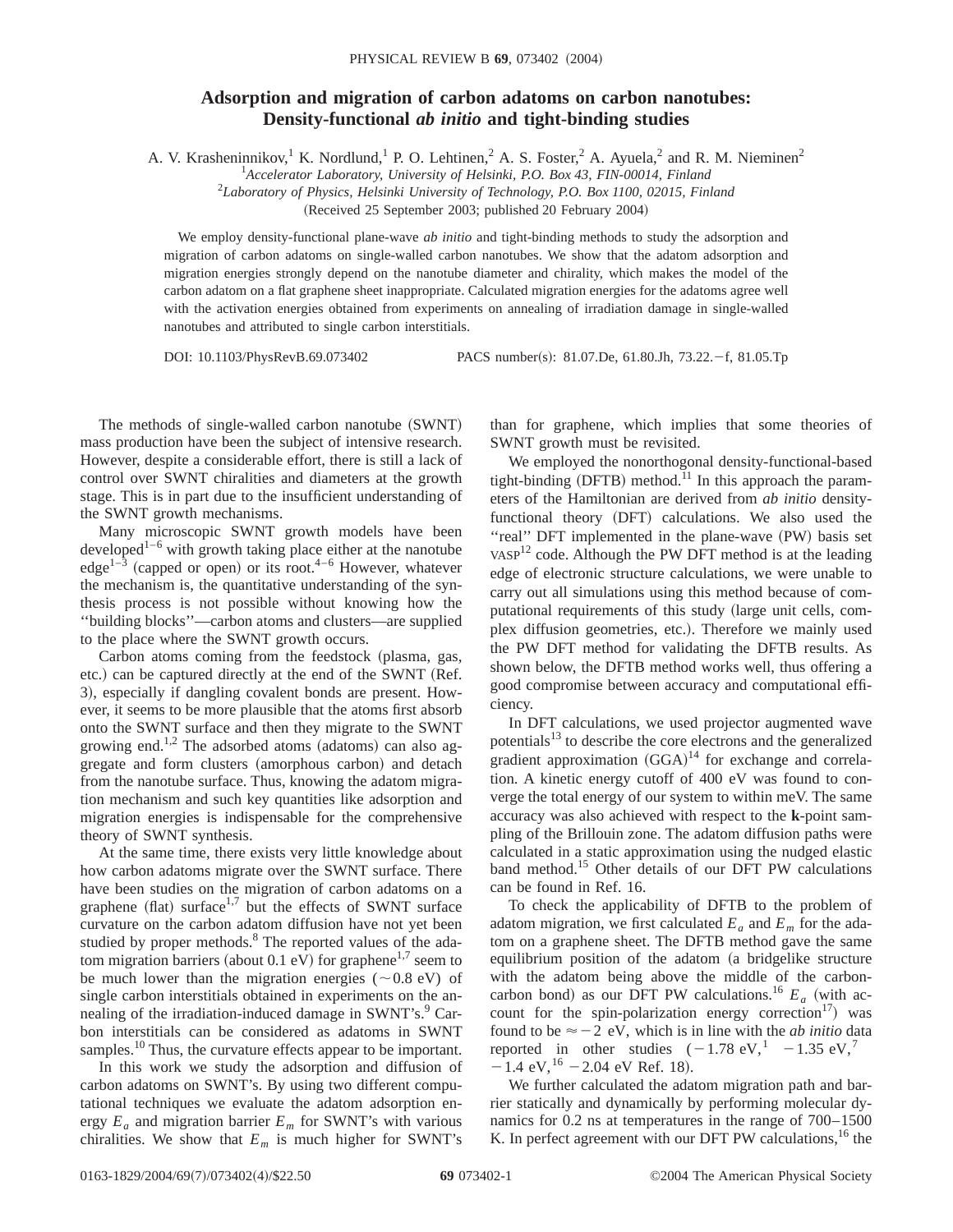

FIG. 1. Ball-and-stick representation of a  $(10,0)$  single-walled zigzag nanotube with a carbon adatom, as calculated by the DFTB method.  $(a)$  The adatom is above a bond parallel to the tube axis  $({\rm top and side views})$ .  $({\rm b})$  The adatom is on top of a bond perpendicular the tube axis (side view).  $(c)$  Adatom is inside the tube.

diffusion path was found to be a nearly straight line between two equivalent adjacent sites bridging carbon atoms. Static and dynamical simulations gave  $E_m$ =0.4±0.1 eV, which is in a very good agreement with a DFT PW value of 0.45 eV. From our molecular dynamics simulations we also evaluated the adatom jump frequency  $v_0 = (3.7 \pm 0.7) \times 10^{12}$ sec<sup>-1</sup> which proved to be about the experimental value (4  $\times 10^{12}$ sec<sup>-1</sup>) for the jump frequency of the carbon interstitial in graphite.<sup>19</sup>

Our previous DFT PW calculations<sup>16</sup> showed that the adatom has a finite magnetic moment, but the difference between the spin-polarized and nonpolarized ground-state calculations is quite small, about 0.04 eV. Magnetic effects also proved to be of minor importance for the diffusion.<sup>16</sup> Thus, we can conclude that the DFTB model, although being unable to account for magnetic effects, captures the main physics of the carbon adatoms on graphitelike surfaces.

We started with zigzag SWNT's. In our DFTB calculations, finite SWNT's (having a length of  $12.7 \text{ Å}$  and composed of up to 200 atoms) with periodical boundary conditions were considered. The same systems were used for the DFT PW simulations. To check how the results depend on the tube length, we also repeated DFTB calculations for  $(8,0)$ and  $(9,0)$  SWNT's with doubled length. We found no qualitative difference for the absorption geometry, nor the adatom diffusion path.  $E_a$  and  $E_m$  were dependent on the tube length, but the difference never exceeded 10% of the value.

Similar to adsorption of a carbon atom onto graphene, the adsorption onto a SWNT proved to be exothermic. The adatom on the outer surface of the SWNT occupies the bridge position above the C—C bond. However, due to the SWNT curvature, the adatom adsorption onto sites above  $C-C$ bonds being parallel and perpendicular to the nanotube axis results in different adsorption energies and local atom arrangements, see Figs.  $1(a)$  and  $1(b)$ . Both the TB and PW DFT methods gave essentially the same adatom geometry. Adatoms inside the SWNT  $[Fig. 1(c)]$  are displaced a little from the bridge position due to curvature-enhanced interactions with the neighbor atoms.

In Fig.  $2(a)$  we plot adsorption energies as functions of nanotube diameters for zigzag SWNT's. For adatoms on the



FIG. 2. (Color online) Adsorption energies of carbon adatoms on zigzag (a) and armchair (b) single-walled nanotubes as functions of tube diameters. The arrows visualize the relationship between the corresponding TB and PW results. The numbers stand for the tube chirality indices. The symbol legend for armchair tubes is the same as for zigzag ones.

outer surface the absolute value of  $E_a$  decreases with an increase in the SWNT diameter. This seems to be a general tendency: similar behavior of Al, H (Ref. 20), and N (Ref. 21) adatoms on SWNT's has been reported. The adsorption energy is always lower for configurations when the adatom is above the  $C-C$  bond oriented perpendicular to the SWNT axis than for the ''parallel'' configuration. This can be understood from simple carbon bonding considerations: in the ''perpendicular'' case it is easier for the adatom to pull the two adjacent nanotube atoms apart [note that the bond is actually broken, see Fig.  $1(b)$  thus avoiding the energetically unfavorable four-coordinated atom configurations. GGA *ab initio* simulations for small SWNT's gave qualitatively similar results, but, analogously to the case of the flat graphene sheet, the absolute values are shifted by about 0.5 eV. This difference may be due to fitting the TB parameters to localdensity approximation (LDA) DFT data, since LDA calculations of adatom adsorption energy also gave a lower value for graphene<sup>18</sup> than with GGA.  $E_a$  are much higher for adatoms adsorbed onto the inner surface due to energetically unfavorable bonding geometry, see Fig.  $1(c)$ . Qualitatively similar behavior was obtained for armchair SWNT's, see Fig.  $2(b)$ .

It is interesting that the dependencies shown in Fig.  $2(a)$ for zigzag SWNT's proved to be nonmonotonic. The curves for the parallel and ''inside'' configurations have sawtooth shapes with the minima corresponding to  $n=9,12,15$ .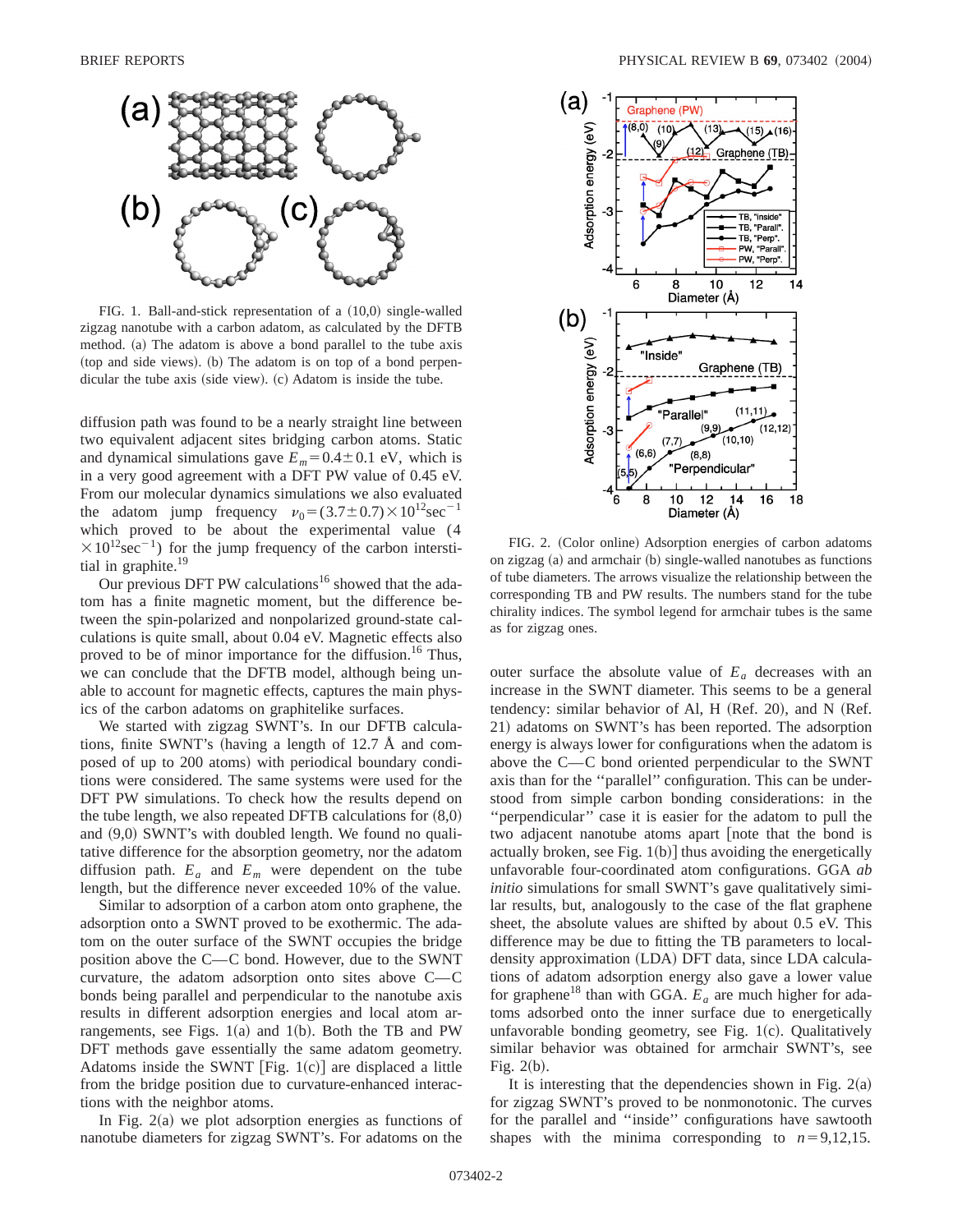

FIG. 3. (Color) Potential energy surface as a function of the adatom position on a zigzag  $(8,0)$  nanotube  $(a)$  and a  $(5,5)$  armchair SWNT ~b! as calculated by the DFTB method. Circles stand for stable/metastable adatom positions, dotted lines show migration paths. Schematic energy diagrams for adatoms outside the tube  $(c)$ .

SWNT's with these indices have metallic properties, whereas the rest are semiconductors. Note that the dependencies were smooth for armchair SWNT's which are always metals (within the TB picture). Our analysis of the local density of states and orbital electronic population indicates that the increase in bonding may be due to an additional overlap of the adatom electronic states with the electronic states of metallic SWNT's near the Fermi energy. PW DFT calculations also gave a lower adsorption energy for metallic  $(9,0)$  SWNT's than for semiconducting  $(8,0)$  and  $(10,0)$  SWNT's. Likewise,  $E_a$  was slightly  $(0.01 \text{ eV})$  lower for  $(12,0)$  than for  $(11,0)$ tubes. This effect is present only in parallel configurations, since the perpendicularly bonded adatom strongly distorts the atomic configuration such that it is no longer locally metallic.

Having evaluated the adatom adsorption energy, we proceeded to migration barrier calculations. Analogously to the case of graphene, we evaluated  $E_m$  by calculating the total energy of the system as a function of adatom position with constraints. The adatom was allowed to move only in the radial direction, all other atoms were free to move (except for fixed boundary atoms).

We found that adatoms on the SWNT outer surface can migrate between equivalent perpendicular positions (1) and  $(3)$  via intermediate parallel positions  $(2)$  and  $(2')$ , see Fig. 3, with  $E_m$  being dependent on the SWNT diameter. Results of DFTB simulations were corroborated by PW simulations for the smallest SWNT's.

 $E_m$  between positions (1) and (2) as a function of the SWNT diameter is presented in Fig. 4. *Em* is higher for SWNT's than for graphene due to curvature-induced lower values of  $E_a$  corresponding to perpendicular adsorption configurations, see Fig.  $3(c)$ . Since the difference between the adsorption energies in perpendicular and parallel positions is larger for nanotubes with small diameters, *Em* decreases with the tube diameter *D* approaching the corresponding value for graphene. The difference is larger for armchair than for zigzag SWNT's resulting in larger values of *Em* .

We stress that adatoms are highly mobile at typical growth temperatures. The time  $\tau$  needed for the adatom to

move a distance *L* can be evaluated as  $\tau = L^2/D_0$ , <sup>22</sup> where  $D_0 = v_0 a^2 \exp[-E_m/kT]$ , *a* is the elementary jump length. Thus if  $L=1 \mu m$ ,  $T=600 \degree \text{C}$ ,  $E_m=0.8 \text{ eV}$ , then  $\tau \approx 1 \text{ sec}$ .

Note that the adatom migration mechanism as calculated by the DFTB and *ab initio* methods is fundamentally different from the kick-out mechanism<sup>6</sup> derived from the analytical potential calculations. We believe that the latter is an artifact of the analytical method resulting from the use of the interaction range cutoff functions and the general transferability problem of analytical potentials.

We would also like to point out that the adatom can quickly form dimers and SWNT growth may be due to diffusion of not only single adatoms but also dimers. Further studies will quantify the dimer behavior.

For all SWNT's considered, adatoms inside the SWNT can easily spiral along the nanotube circumference (along the dark ''trenches'' of roughly the same potential energy in Fig. 3) with an energy barrier of  $0.1-0.3$  eV. This is in part due to a weaker bonding to the SWNT and shorter curvaturemediated ''jump length'' than on the outer surface. The barriers for migration along the tube also depend weakly on the SWNT diameter and are 0.5–0.7 eV.



FIG. 4. Energy barrier for adatom migration on the outer surface of nanotubes as a function of nanotube diameters. The graphene migration barrier is the same in both PW and TB calculations.